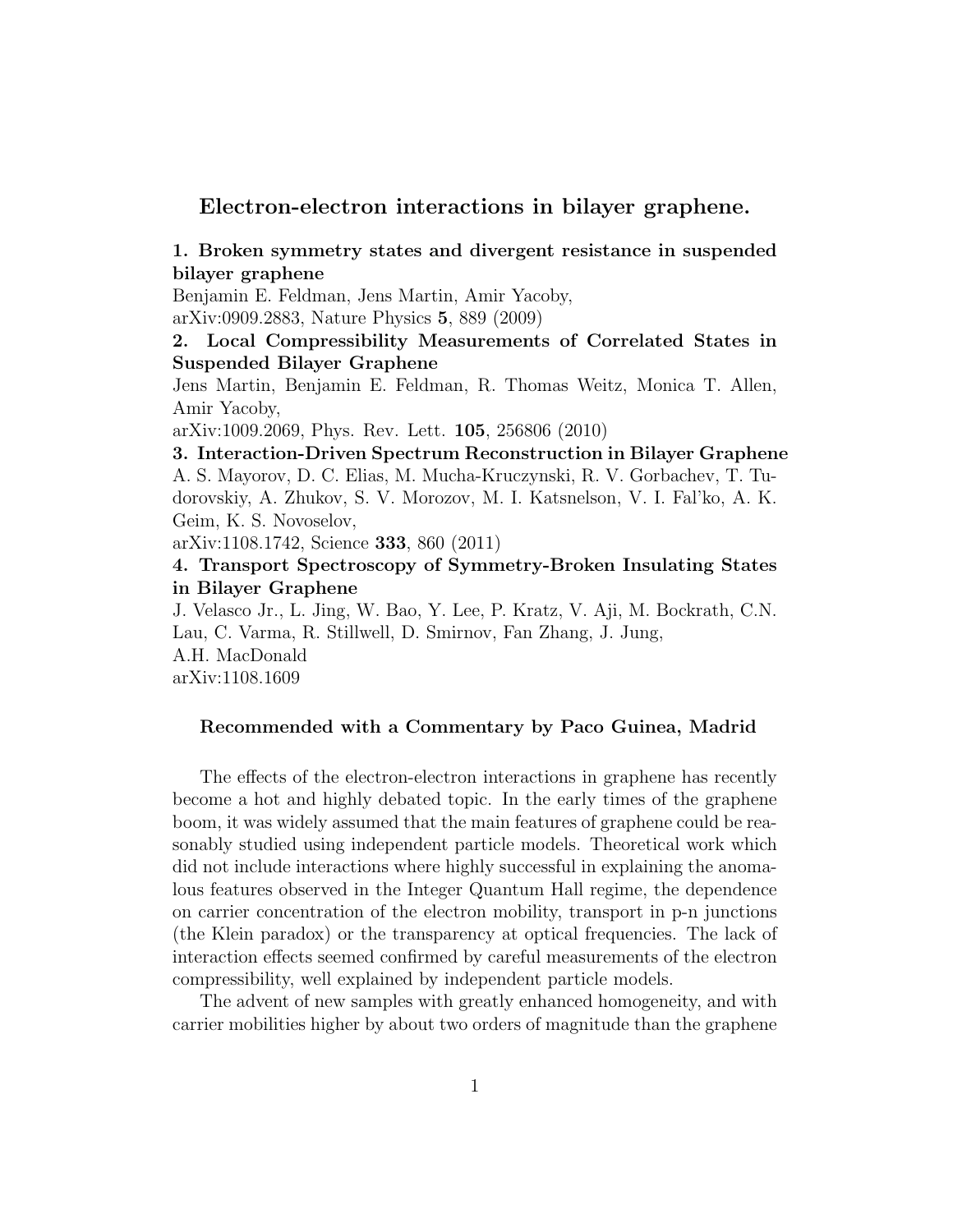flakes previously used, has changed completely the perception about the role of interactions.

The first hint was the observation of the Fractional Quantum Hall Effect in high mobility suspended samples. This phenomenon proved very elusive, but, when found, the associated energy gaps turned out to be higher than in other 2D electron liquids[1].

New suspended samples allow for the measurement of the electronic properties within a range of  $\rho \approx 10^8 \text{cm}^{-2}$  or  $\epsilon_F \approx 1 \text{meV}$  in single layer graphene. The density dependence of the effective mass and Fermi velocity at low carrier concentrations showed an enhancement of the Fermi velocity of almost a factor of three. This effect is consistent with the expected renormalization of the Fermi velocity in the absence of screening, given a graphene's "fine structure constant"  $\alpha = e^2/v_F \approx 2.3-2.5$ . Similar estimates for  $\alpha$  have been used to explain the observation of plasmaron satellites in samples with high carrier concentrations. This value of  $\alpha$  puts single layer graphene into the intermediate to strong coupling regime, although its flow towards zero takes the system to the weak coupling regime at low energies.

The situation is much more interesting in bilayer graphene. New experiments in high mobility samples hint to the existence of novel phases at zero carrier concentration and low temperatures. The first indication came from the electron compressibility measurements reported in  $[2]$ . These experiments showed a rise in resistivity near the neutrality point, consistent with a tendency towards an insulating state, although the resistivity never went above a value of a few thousand ohms. The existence of a gapped insulating phase was reinforced by extrapolations from measurements made at finite magnetic fields[3], which suggest a gap of about  $\Delta \approx 2$  meV.

The experiments reported in[4] present a different picture. The density of states at the Fermi energy is inferred from careful measurements of the carrier density and temperature dependence of the resistivity in a number of high mobility suspended samples. The results show a crossover to a low temperature regime where the density of states is significantly reduced. The band structure of bilayer graphene changes from parabolic to four Dirac cones, due to trigonal warping. The crossover found experimentally occurs at an energy of about 6 meV, which is substantially larger than the crossover energy related to trigonal warping, abou1 1 meV. Hence, the results suggest a spontaneous symmetry breaking associated to interactions. This explanation is supported by measurements performed at finite magnetic fields, which imply that the lowest Landau level is fourfold degenerate, while independent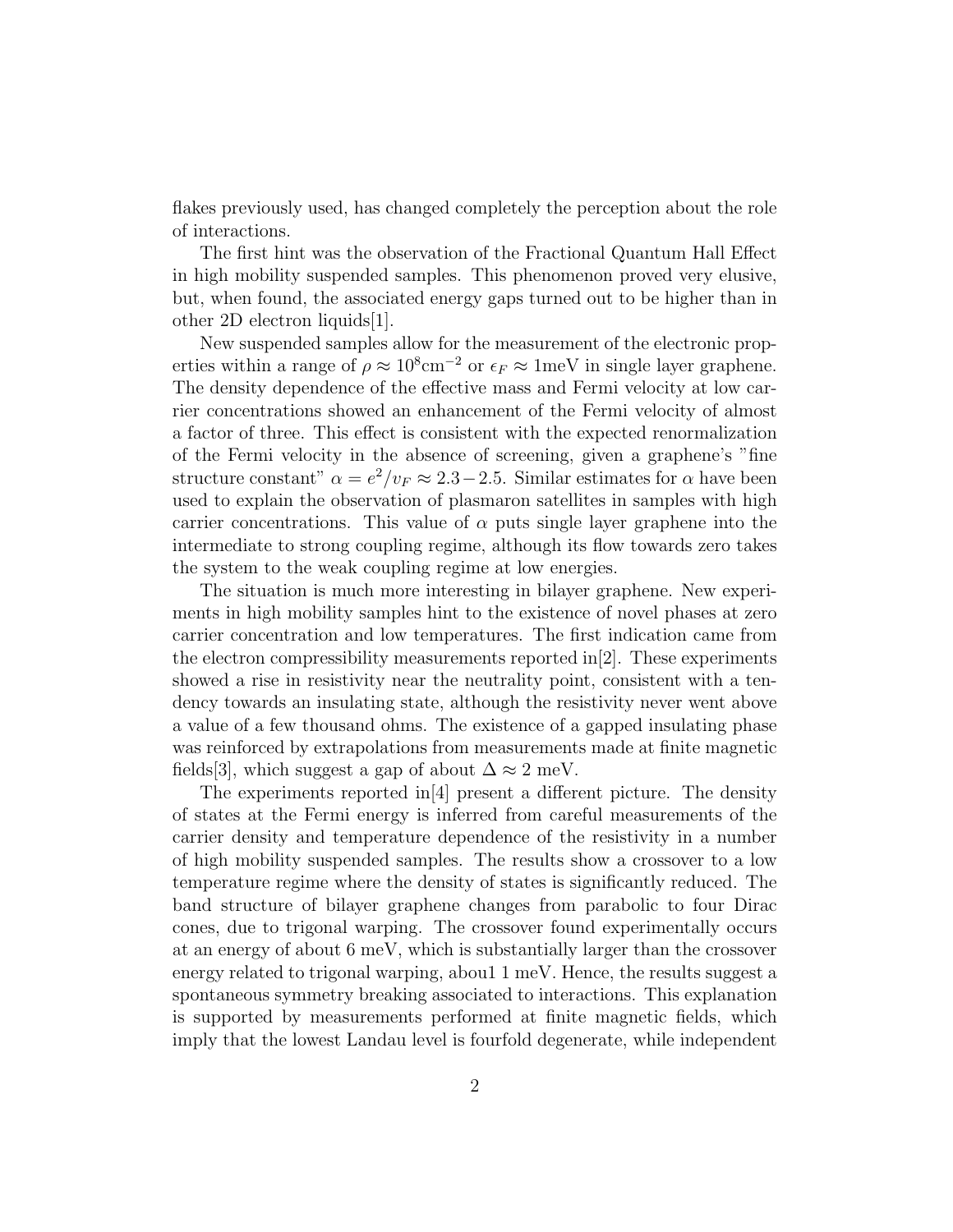electron calculations give an eightfold degenerate  $n = 0$  Landau level. In any case, the results reported in  $[4]$  do not show a finite gap at any concentration.

A last batch of recent experiments with strikingly different results is discussed in[5]. The conductivity of s suspended sample at the neutrality point was measured as function of bias voltage, magnetic field, and perpendicular electric field. The results indicate a gap of for bias voltages between abut -2 and 2 meV at zero magnetic field, zero electric field and zero carrier concentration. The differential conductance shows peaks at voltages above and below this gap, while they tend towards a constant value at larger bias voltages. Conductance peaks adjacent to a gap have the inverse square-root dependence on voltage in their density of state.

All the experiments described above coincide in that a broken symmetry phase due to electron electron interactions seems likely in bilayer graphene near the neutrality point and in the absence of a perpendicular electric field. They differ in many details, however, and the experiments in[4] suggest a gapless phase, while those in  $[2]$ , and especially those in  $[5]$  seem to imply the existence of a gap. The experiments analyze suspended samples with high electron mobility, although the reported mobilities differ, being highest in  $[4]$ , and lowest in  $[2, 3]$ , while the samples in  $[5]$  show a high intermediate value. The experimental setups also differ: the measurement in  $[2, 3]$  give the values of the compressibility in samples with one back gate, while the experiments  $\ln[4]$  and  $\ln[5]$  report the d.c. conductivity in samples with no and with two gates respectively so that one is more sure of the chemical potential being at the charge neutrality point in the last one.

On the theory side, it was soon realized that the combination of parabolic bands and short range, screened interactions lead to logarithmically divergent susceptibilities (see  $\lceil 6 \rceil$  for a summary of early work). The variety of electronic degrees of freedom in bilayer graphene allows for many possible broken symmetry ground states, which, in turn, can be induced by appropriately tuned interactions  $[7, 8, 9, 10, 11, 12, 13, 14, 15]$ . There is a gapless, nematic phase consistent with the experiments in  $[4]$ , and different gapped phases could explain the results in  $[2]$ , while the interpretation of the experiments in[5] remains less clear. Some of the proposed phases break time reversal symmetry, leading to states with similar properties to a 2D electron gas in the Integer Quantum Hall regime[16]. Recent calculations suggest that many possible phases are almost degenerate, with energy differences per atom below 1 meV[17]. Further complications are introduced by strains, which are probably unavoidable in suspended samples. Disorder can induce, in some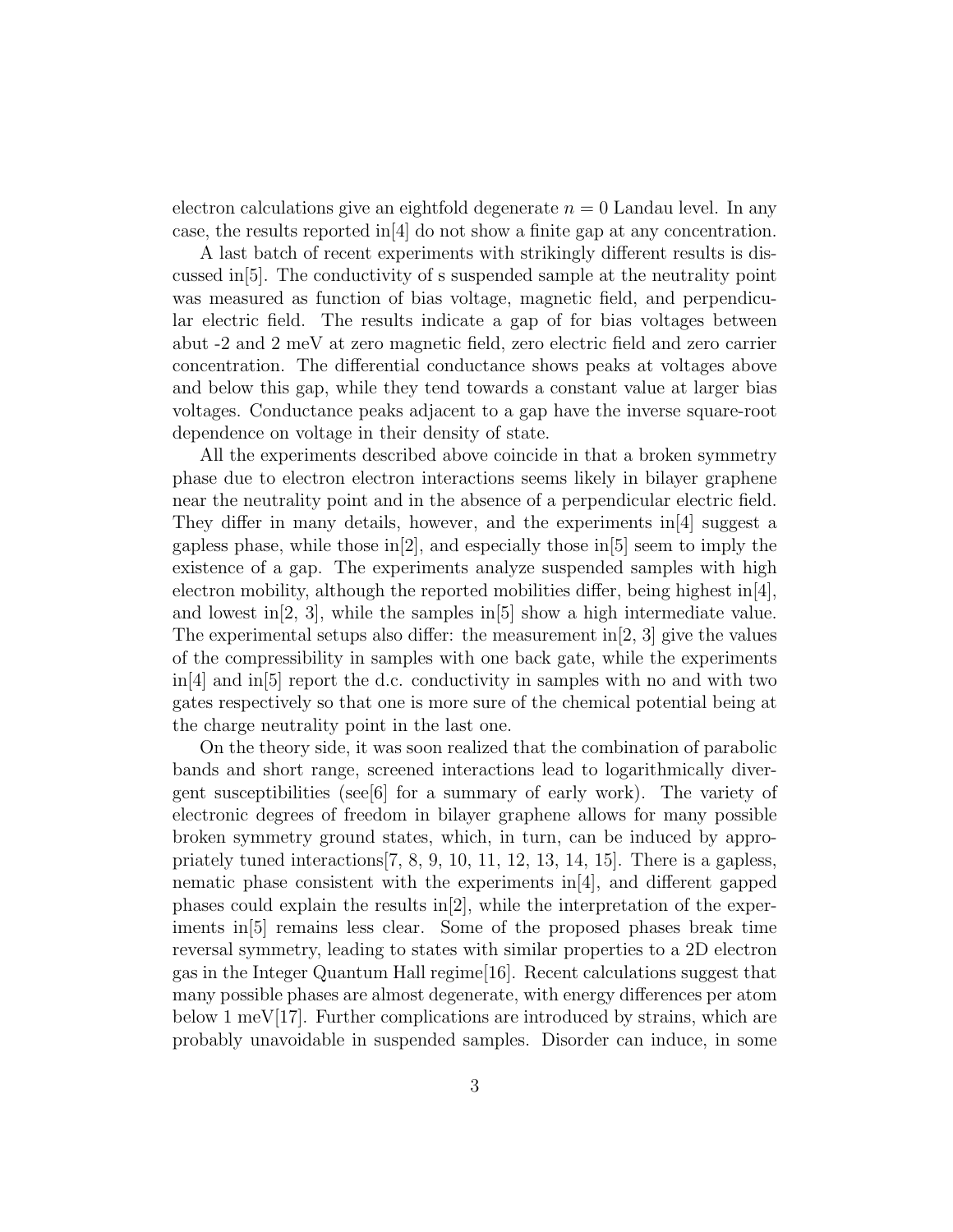circumstances, local gaps[18]. This situation is reminiscent of other materials with many competing interactions, such as the cuprate superconductors or the manganites, where the interpretation of the low temperature phases is still debated. At least, graphene has a simple, stochiometric composition. so that the reconciliation of the different experiments and a theory explaining the results may be expected soon.

# References

- [1] Note that this is a phenomenon where the electron kinetic is completely quenched, and the only energy scale is  $e^2/(\epsilon \ell_B)$ , where e is the electric charge,  $\epsilon$  is the dielectric constant, and  $\ell_B$  is the magnetic length.
- [2] Benjamin E. Feldman, Jens Martin, and Amir Yacoby. Brokensymmetry states and divergent resistance in suspended bilayer graphene. Nature Physics, 5:889, 2009.
- [3] J. Martin, B. E. Feldman, R. T. Weitz, M. T. Allen, and A. Yacoby. Local compressibility measurements of correlated states in suspended bilayer graphene. Phys. Rev. Lett., 105:256806, Dec 2010.
- [4] A. S. Mayorov, D. C. Elias, M. Mucha-Kruczynski, R. V. Gorbachev, T. Tudorovskiy, A. Zhukov, S. V. Morozov, M. I. Katsnelson, V. I. Fal'ko, A. K. Geim, and K. S. Novoselov. Interaction-driven spectrum reconstruction in bilayer graphene. Science, 333:860, 2011.
- [5] J. Velasco Jr., L. Jing, W. Bao, Y. Lee, P. Kratz, V. Aji, M. Bockrath, C. N. Lau, C. Varma, R. Stillwell, D. Smirnov, Fan Zhang, J. Jung, and A. H. MacDonald. Transport spectroscopy of symmetry-broken insulating states in bilayer graphene. 2011.
- [6] F. Guinea. Peeling back the layers or doubling the stakes? Physics, 3:1, 2010.
- [7] Johan Nilsson, A. H. Castro Neto, N. M. R. Peres, and F. Guinea. Electron-electron interactions and the phase diagram of a graphene bilayer. Phys. Rev. B, 73:214418, Jun 2006.
- [8] E. McCann, D. S. L. Abergel, and V. I. Falko. Electrons in bilayer graphene. Solid St. Commun., 143:110, 2007.